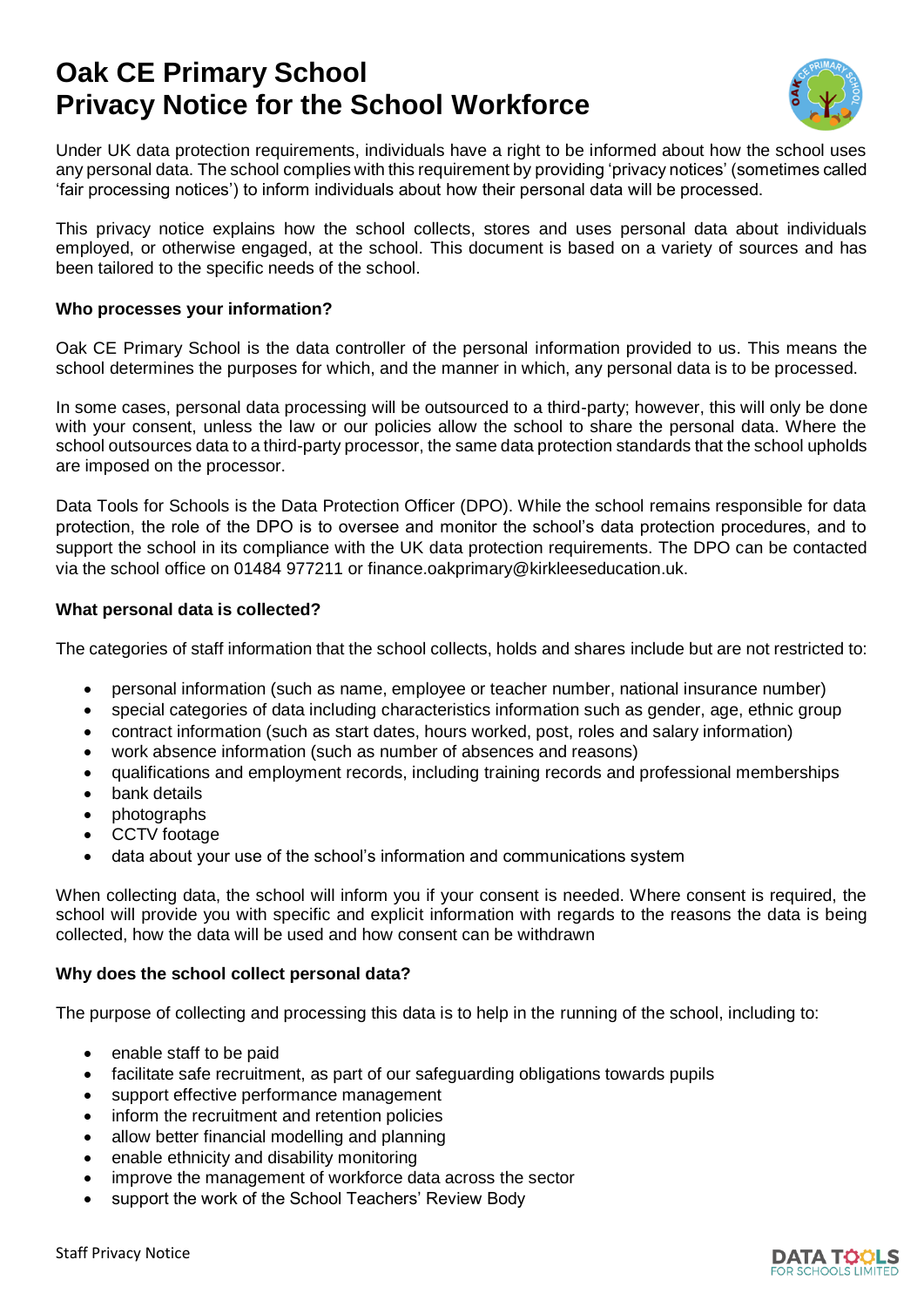Whilst the provision of the majority of personal data is mandatory, some of it is provided to the school on a voluntary basis. In order to comply with the UK data protection requirements, the school will inform you whether you are required to provide certain information or if you have a choice.

## **The lawful basis on which the school will use personal data**

The school will use a lawful basis to collect and use personal data. Most commonly, the school will use it where it needs to:

- fulfil a contract entered into with you
- comply with a legal obligation
- carry out a task in the public interest

Less commonly, the school may also use personal data where:

- you have given us consent to use it in a certain way
- the school needs to protect your vital interests (or someone else's interests)

Where we process special categories of personal data, such as ethnicity, the processing is necessary for reasons of substantial public interest. Where this doesn't apply the school will seek consent for specific purposes.

Some of the reasons listed above for collecting and using personal information overlap, and there may be several grounds which justify the school's use of your data.

#### **Storing personal data**

The school will create and maintain an employment file for each staff member. The information contained in this file is kept secure and is only used for purposes directly relevant to your employment. Once your employment has ended, the school will retain this file and delete the information in accordance with our data retention policy.

Personal information that is no longer needed, or has become inaccurate or out of date, is disposed of securely. For example, the school will shred or incinerate paper-based records, and override electronic files. The school may also use an outside company to safely dispose of electronic records.

# **Why the school may share workforce information**

The school does not share personal data with any third party without your consent unless the law and our policies allow us to do so. Where it is legally required, or necessary (and it complies with data protection law) the school may share personal data with:

- the Department for Education (DfE) on a statutory basis. This data sharing underpins workforce policy monitoring, evaluation, and links to school funding and the assessment of educational attainment.
- the local authority to meet our legal obligations to share certain information with it, such as safeguarding concerns and information about headteacher performance and staff dismissals
- your family or representatives
- educators and examining bodies
- Ofsted
- suppliers and service providers, such as payroll
- our auditors
- survey and research organisations
- trade unions and associations
- health authorities and health and social welfare organisations
- professional advisers, consultants and professional bodies
- charities and voluntary organisations
- police forces, courts, tribunals
- employment and recruitment agencies